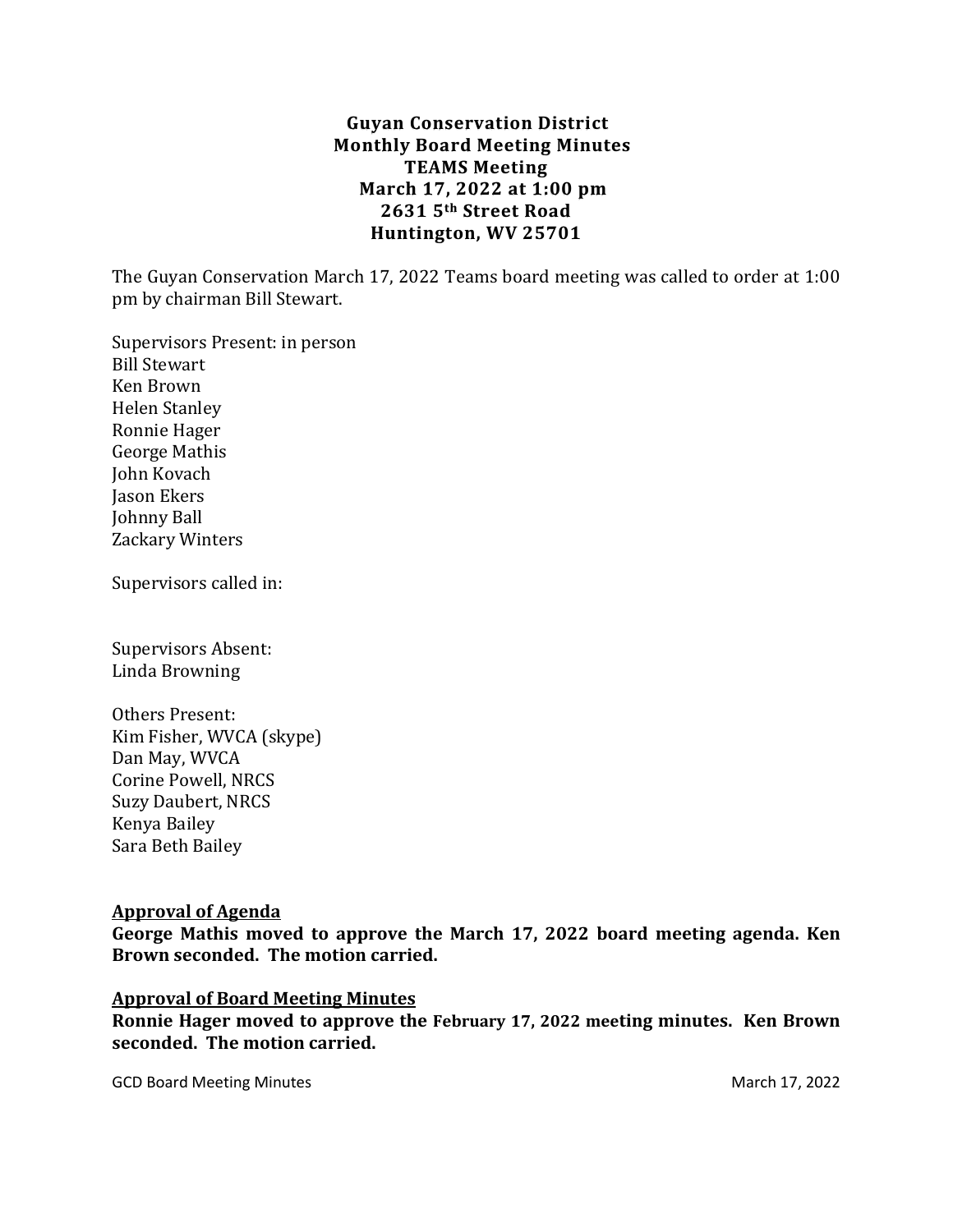#### **Agency Reports**

NRCS-Corine Powell WVCA-Kim Fisher WVCA-Judith Lyons

### **Business Meeting**

**Treasures Report**

**Ronnie Hager moved to approve the co-administered funds financial reports. Jason Ekers seconded. The motion carried.**

**Ronnie Hager moved to approve the District General and CDO financial reports. George Mathis seconded. The motion carried.** 

**Ronnie Hager moved to approve the following General and CDO accounts payable. Jason Ekers seconded. The motion carried.**

| Name<br>$Inv.$ #                                      | <u>Amount</u> |
|-------------------------------------------------------|---------------|
| Bagby, Johnson & Assoc., Inc.                         | 600.00        |
| <b>LM&amp;OC Properties</b><br>S.                     | 593.32        |
| Xerox (they did not receive Sept 2021 payment)<br>\$. | 278,79        |
| Suddenlink (paid with credit card)<br>S.              | 199.08        |
| City National Bank credit card<br>\$.                 | 399.02        |
| Board of Risk and Insurance Management                | 641.00        |

### **Approval of supervisor's travel and per diem expenses**

**Helen Stanley moved to approve the supervisors February travel and per diem expenses. Ronnie Hager seconded. The motion carried.**

### **CDO Budget Report due March 30, 2022**

**George Mathis moved to accept the CDO budget report. Jason Ekers seconded. The motion carried.**

**Renew contract with Stantec Consulting Services, Inc. George Mathis moved to approve renewing Stantec's contract. Johnny Ball seconded. The motion carried**.

### **Discuss raising mileage rates**

**Ronnie Hager moved not to approve raising mileage rates at this time. George Mathis seconded. The motion carried.**

GCD Board Meeting Minutes **March 17, 2022**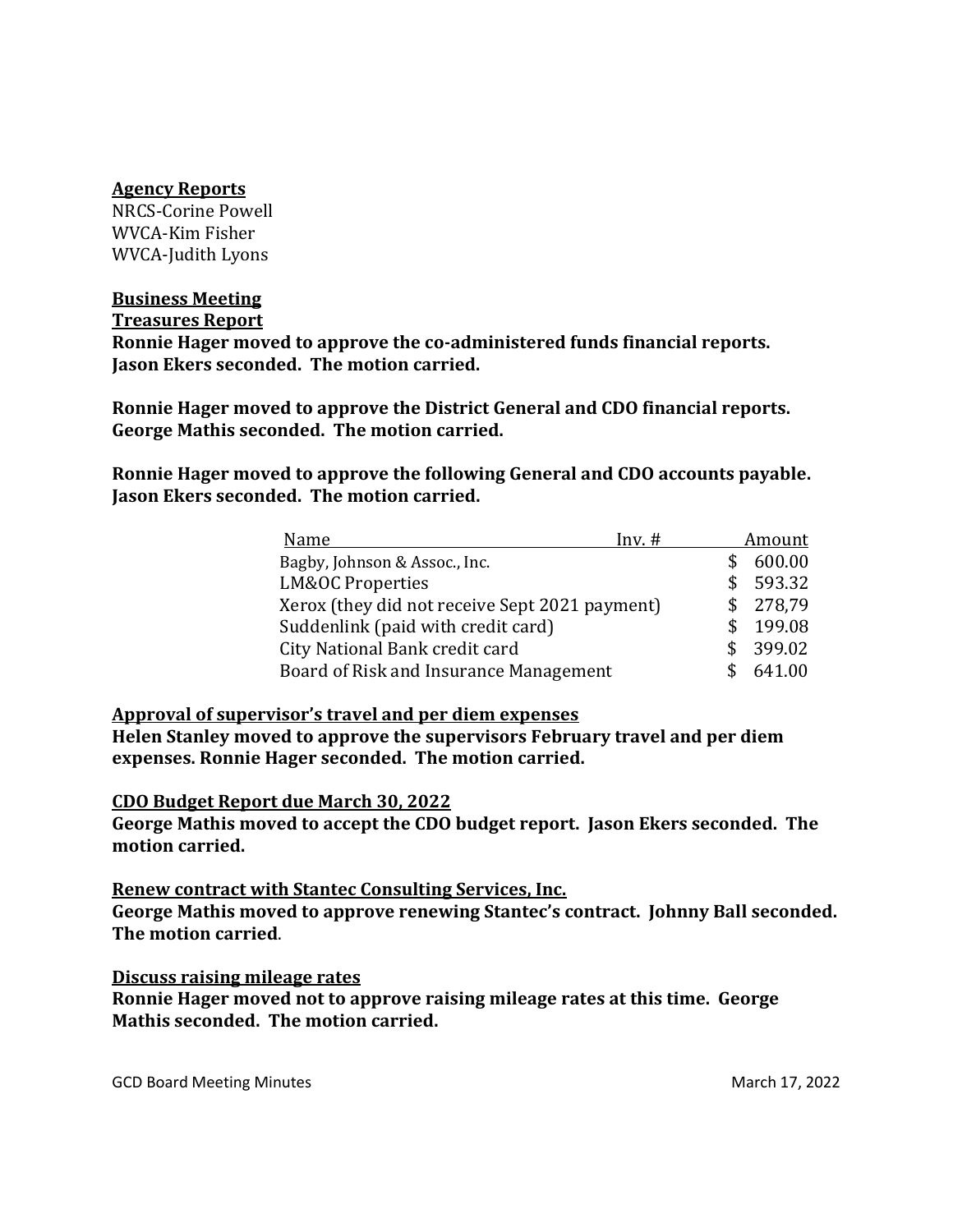## **AM Leonard – Spring Supplies (Reacher Sticks)**

The topic was scheduled until next meeting.

## **AgEP**

### **March Payments**

**Jason Ekers moved to accept the following Heavy Use and Lime payments. Ken Brown seconded. The motion carried.**

- Leonard Napier- \$1,500.00 (HUA)
- Kim Cooper- \$1,748.00 (Lime)

## **March Approvals**

**Ken Brown moved to accept the following approvals for urban ag, lime, pasture/hay reseeding, heavy use area, and nutrient management. Jason Ekers seconded. The motion carried.**

- Christy Larsen- \$620.00 (UA)
- Oscar Willis- \$2,500.00 (Lime)
- Phil Porter- \$750.00 (UA)
- Mary Ann Duncan- \$370.00 (UA)
- Ronnie Plybon- \$465.00 (Pasture/ Hay Reseeding)
- James Aldridge- \$1,500.00 (HUA)
- Shaunna Smith- \$750.00 (UA)
- Dallas Stephens- \$1,250.00 (HUA)
- Henry Maynard- \$380.00 (Lime), \$1,500.00 (NM)
- Norman Brumfield- \$1,500.00 (NM)
- Kevin Sacre- \$500.00 (UA)

## **Cancelled Practices**

## **Ronnie Hager moved to accept the following cancelled practices for lime and heavy use. Ken Brown seconded. The motion carried.**

- Jonathan Black- \$319.20 (Lime)
- Kevin Ferguson- \$750.00 (UA)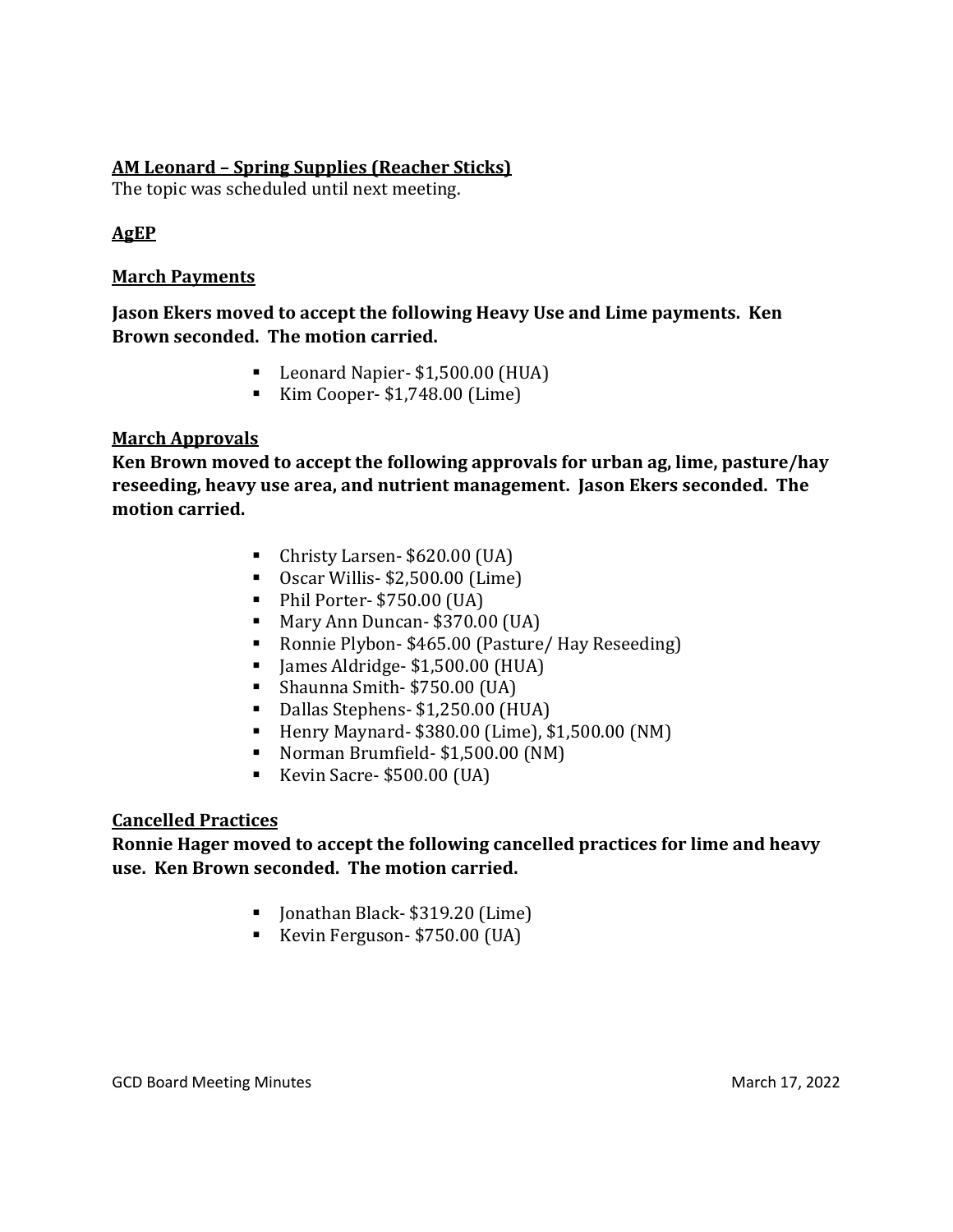### **New Cooperators**

**George Mathis moved to accept the following new cooperators from Cabell, Wayne and Boone County. Zackary Winters seconded. The motion carried.**

- Christy Larsen- Cabell County
- Phil Porter- Cabell County
- Mary Ann Duncan- Cabell County
- Shaunna Smith-Wayne County
- Kevin Sacre- Cabell County
- Donald Davis- Wayne County
- Mark Sacre- Cabell County
- Ian Randant-Boone County

## **AgEP March Balance**

**Ken Brown moved to accept the following AgEP balance. Jason Ekers seconded. The motion carried.**

> March Balance- \$32,044.38 March Approvals- \$12,085.00 March Payments- \$3,248.00 March Cancellations- \$1,069.20 Unapproved- \$220.80

## **Soil Health Initiative Program Payments**

**Ronnie Hager moved to accept the following Soil Health Program Payments. George Mathis seconded. The motion carried.**

- **Johnny Ball- \$1,056.00**
- Sherry Browning-\$460.00

**New Business**

**Open Comments**

**Public Comments**